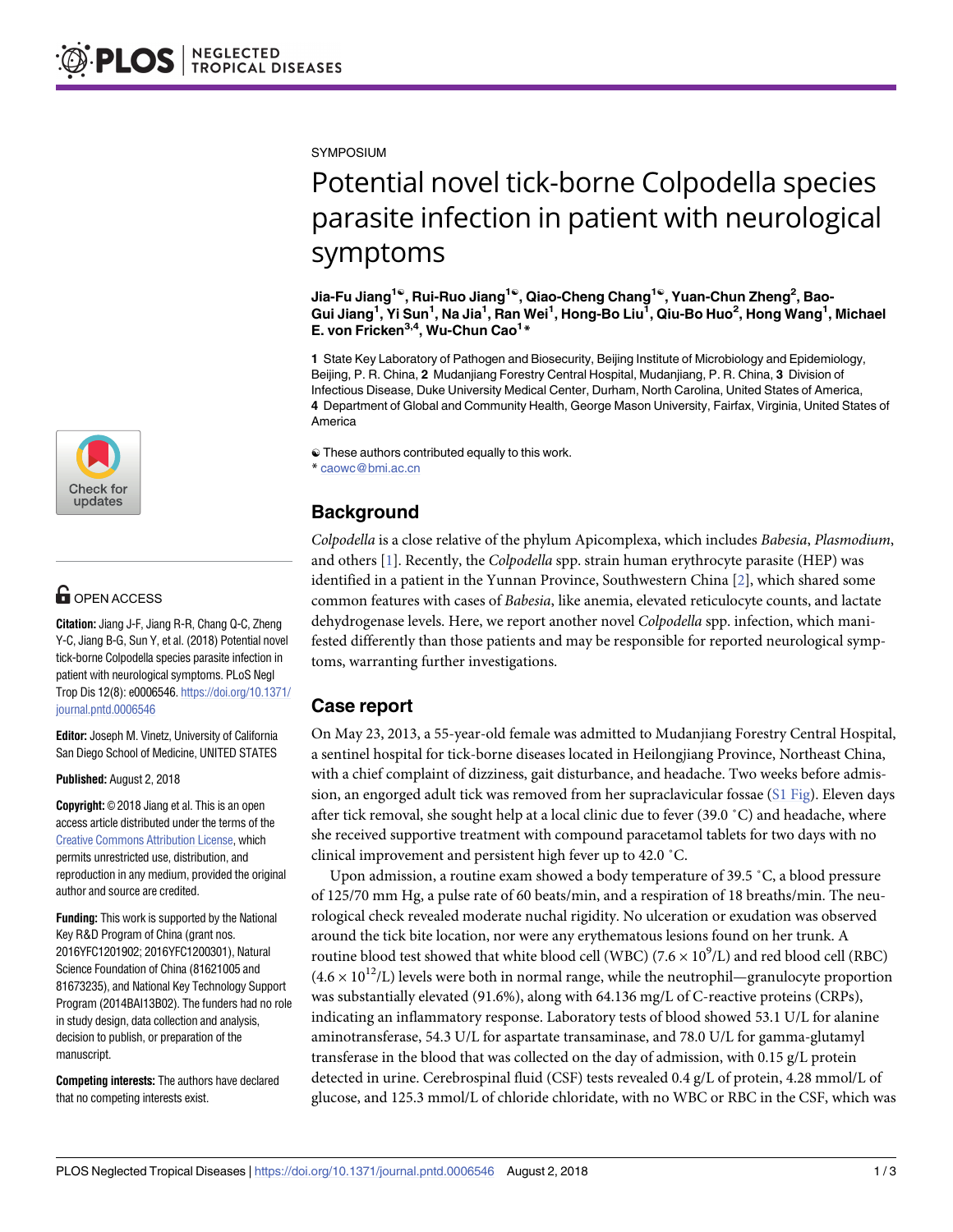<span id="page-1-0"></span>collected at four days after hospitalization and presented visually crystal clear and faint yellow. The routine test for the antibody of *Borellia* spp. and tick-borne encephalitis virus (TBEV) in CSF was routinely conducted in hospital once they collected the CSF sample for patients with recent tick bite history. The patient tested negative for TBEV but positive for immunoglobulin G (IgG) antibody against *Borrelia burgdorferi* sensu lato (sl) at titer of 1:256 in the serum, leading to a presumptive diagnosis of Lyme disease.

During her 10-day admission, the patient was administered doxycycline (100 mg/twice daily) [\[3](#page-2-0)]. Samples, including blood and CSF, were stored in liquid nitrogen and were transported to the Beijing Institute of Microbiology and Epidemiology at the end of July 28, 2013, for further testing. Specific PCR assays targeting *B*. *burgdorferi* sl, *Babesia* spp., *Anaplasma* spp., *Ehrlichia* spp., and *Rickettsia* spp were conducted for both blood and CSF samples. Except for the PCR assay targeting *Babesia* spp. in the CSF sample, all were negative. Furthermore, the recovered 1,627-bp sequence did not closely match any known characterized *Babesia* species [\[4](#page-2-0)]. Phylogenetic analysis revealed the nucleotide sequence was relatively close to *Colpodella* spp. with 89.0%–90.0% similarity ( $S2$  [Fig\)](#page-2-0). The sequence was submitted to GenBank under accession No. KT364261, and we provisionally nominated it *Colpodella* spp. Heilongjiang (HLJ) strain. On April 15, 2015, almost two years after initial infection, no *Colpodella* spp. HLJ strain was detected, indicating no chronic or relapsing infection.

In addition, we conducted a screening for *Colpodella* spp. in 474 host-seeking adult *Ixodes persulcatus* collected in woodlands around the patient's living area in the Mudanjiang area in 2015 with the same PCR assay, followed by direct sequencing, and subsequently found two *I*. *persulcatus* ticks positive for *Colpodella* spp. The positive amplicon was then cloned and sequenced. After sequence analysis, we identified two distinct sequences (GenBank accession No. KT600661, KT60062) that were 93.8% identical to each other, providing the first evidence of *Colpodella* spp. in *I*. *persulcatus* ticks found in China. Compared to the *Colpodella* spp. HLJ strain from our suspected clinical case (accession No. KT364261), the tick strains only shared an 88.0%–89.0% identity (S2 [Fig](#page-2-0)). The detection of *Colpodella* spp. DNA in both the CSF of a patient with tick bite history along with isolation in ticks from the same region warrants deeper investigations.

#### **Discussion**

The study was approved by the ethics committee of Mudanjiang Forest Central Hospital in accordance with the medical research regulations of China. The patient provided written informed consent. Although the patient's clinical manifestation showed high probability of an infection with TBEV, the absence of specific IgG antibodies against TBEV and lack of elevated cerebrospinal cell counts in either the acute or convalescent stage serve to exclude TBEV infection. Despite observing elevated titers for *B*. *burgdorferi*, the absence of elevated protein and cells in the CSF, accompanied by negative PCR results for *B*. *burgdorferi* sl in both peripheral blood and CSF, suggests that this was not likely an acute infection of Lyme neuroborreliosis [[5\]](#page-2-0). Based on the available data, Lyme neuroborreliosis and tick-borne encephalitis are unlikely to be the cause for the clinical presentation, while the presence of the *Colpodella* spp. HLJ strain, detected in the patient's CSF, may have been responsible for the patient's neurological symptoms. Furthermore, no erythrocytes or leukocytes were observed in the cerebrospinal fluid, illustrating that the *Colpodella* spp. HLJ strain may be free living, rather than parasitic in erythrocytes or leukocytes; however, no *Colpodella* organisms were visualized in the CSF. Laboratory contamination in this circumstance is highly unlikely, as *Colpodella* spp. are uncommon in human samples and the natural environment, with no *Colpodella* spp.-associated experiments conducted in our lab prior to this study.